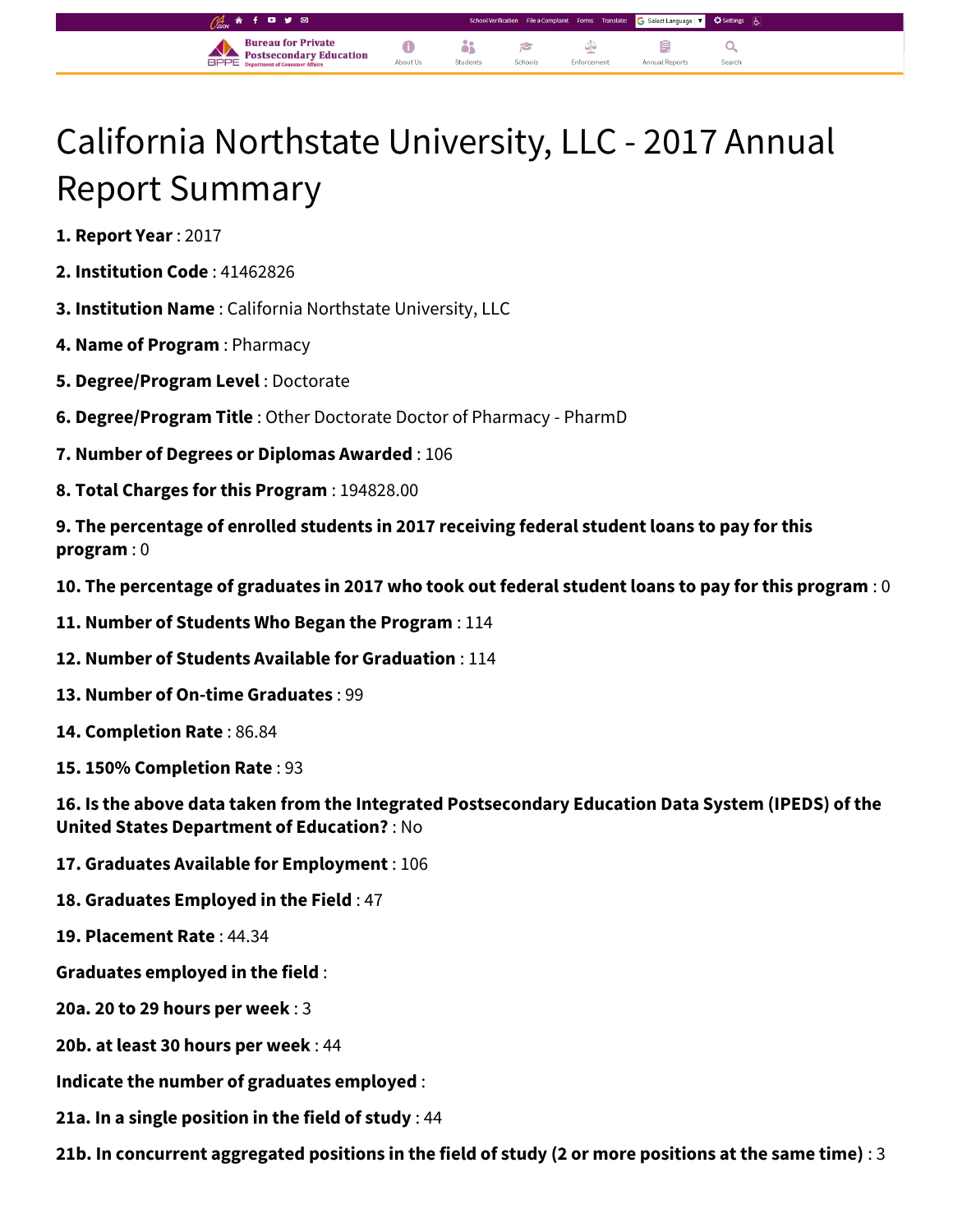| $\mathscr{O}_{\mathscr{C}\!\mathscr{A}}$ a for your                                                       |          |          |                |             | School Verification File a Complaint Forms Translate: C Select Language   7   C Settings   6 |        |
|-----------------------------------------------------------------------------------------------------------|----------|----------|----------------|-------------|----------------------------------------------------------------------------------------------|--------|
| <b>Bureau for Private</b><br><b>POStsecondary Education</b><br><b>EPPE Department of Consumer Affairs</b> | About Us | Students | <b>Schools</b> | Enforcement | <b>Annual Reports</b>                                                                        | Search |

**21c. Freelance/self-employed** : 0

Г

**21d. By the institution or an employer owned by the institution, or an employer who shares ownership with the institution** : 0

**22. Does this educational program lead to an occupation that requires State licensing?** : Yes

**22a. Do graduates have the option or requirement for more than one type of licensing State exam?** : Yes

**Name of Option/Requirement (1)** : National Association of Boards of Pharmacy (NAPLEX)

**Name of Option/Requirement (2)** : California Practice & Jurisprudence (CPJE)

**Name of Option/Requirement (3)** : Other states have their own licensing exam requirements.

**Name of Option/Requirement (4)** : N/A

**23. Name of the State licensing entity that licenses this field** : Board of Pharmacy (in state of license / practice)

**24. Name of State Exam** : National Association of Boards of Pharmacy (NAPLEX)

- **25. Number of Graduates Taking State Exam** : 103
- **26. Number Who Passed the State Exam** : 87
- **27. Number Who Failed the State Exam** : 16
- **28. Passage Rate** : 84

**29. Is this data from the State licensing agency that administered the exam?** : 0

**29a. Name of Agency** : N/A

**30. If the response to #29 was "No" provide a description of the process used for Attempting to Contact Students** : This data is from the National Association of Boards of Pharmacy (NAPLEX). The responses to #17-#21 are based on the responses submitted by the 50 graduates who completed the survey administered to the graduating students. The 50 graduates who completed the survey had a placement rate of 94% (47/50). We believe that the graduates who elected not to complete the survey experienced a job placement rate similar to those who did complete the survey.

**31. Name of the State licensing entity that licenses this field** : Board of Pharmacy (in state of license / practice)

**32. Name of State Exam** : National Association of Boards of Pharmacy (NAPLEX)

- **33. Number of Graduates Taking State Exam** : 90
- **34. Number Who Passed the State Exam** : 79
- **35. Number Who Failed the State Exam** : 11
- **36. Passage Rate** : 88
- **37. Is this data from the State licensing agency that administered the State exam?** : 0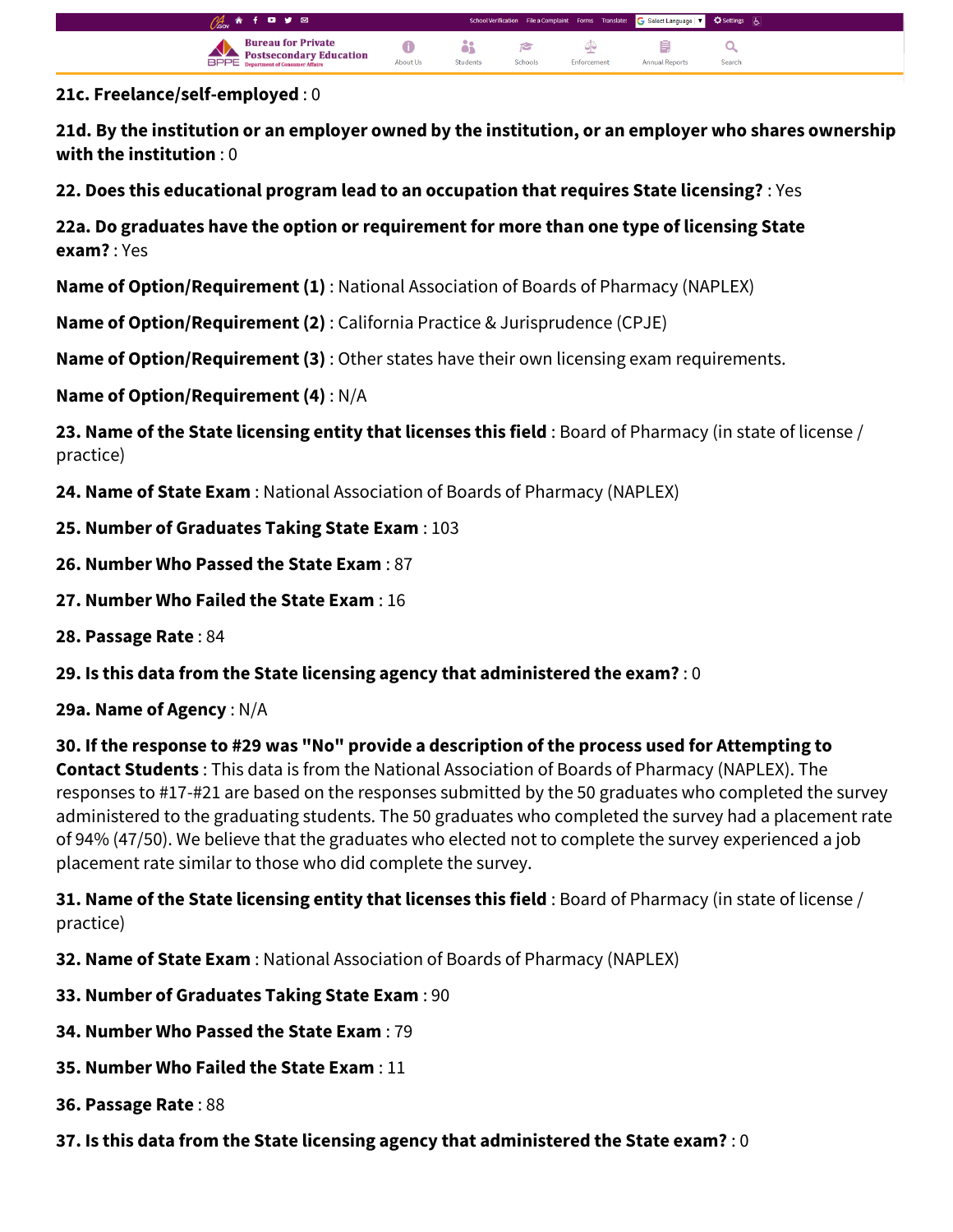| $\mathcal{O}_{\mathsf{cov}}$ a for y $\boxtimes$                                                              |          |          |         |             | School Verification File a Complaint Forms Translate: G Select Language   T C Settings   G |        |
|---------------------------------------------------------------------------------------------------------------|----------|----------|---------|-------------|--------------------------------------------------------------------------------------------|--------|
| <b>Bureau for Private</b><br><b>AVA</b> Postsecondary Education<br><b>BPPE</b> Department of Consumer Affairs | About Us | Students | Schools | Enforcement | <b>Annual Reports</b>                                                                      | Search |

#### **37a. Name of Agency** : N/A

#### **38. If the response to #37 was "No" provide a description of the process used for Attempting to**

**Contact Students** : This data is from the National Association of Boards of Pharmacy (NAPLEX). The responses to #17-#21 are based on the responses submitted by the 50 graduates who completed the survey administered to the graduating students. The 50 graduates who completed the survey had a placement rate of 94% (47/50). We believe that the graduates who elected not to complete the survey experienced a job placement rate similar to those who did complete the survey.

## **39. Graduates Available for Employment** : 106

## **40. Graduates Employed in the Field** : 47

**41. Graduates Employed in the Field Reported receiving the following Salary or Wage: For graduates employed in the field, indicate their salaries/earnings below. If there are none in any specific range, indicate "0."** :

**\$0 - \$5,000** : 0 **\$5,001 - \$10,000** : 0 **\$10,001 - \$15,000** : 0 **\$15,001 - \$20,000** : 0 **\$20,001 - \$25,000** : 0 **\$25,001 - \$30,000** : 0 **\$30,001 - \$35,000** : 0 **\$35,001 - \$40,000** : 0 **\$40,001 - \$45,000** : 0 **\$45,001 - \$50,000** : 3 **\$50,001 - \$55,000** : 2 **\$55,001 - \$60,000** : 1 **\$60,001 - \$65,000** : 0 **\$65,001 - \$70,000** : 0 **\$70,001 - \$75,000** : 0 **\$75,001 - \$80,000** : 1 **\$80,001 - \$85,000** : 1 **\$85,001 - \$90,000** : 0 **\$90,001 - \$95,000** : 0 **\$95,001 - \$100,000** : 5